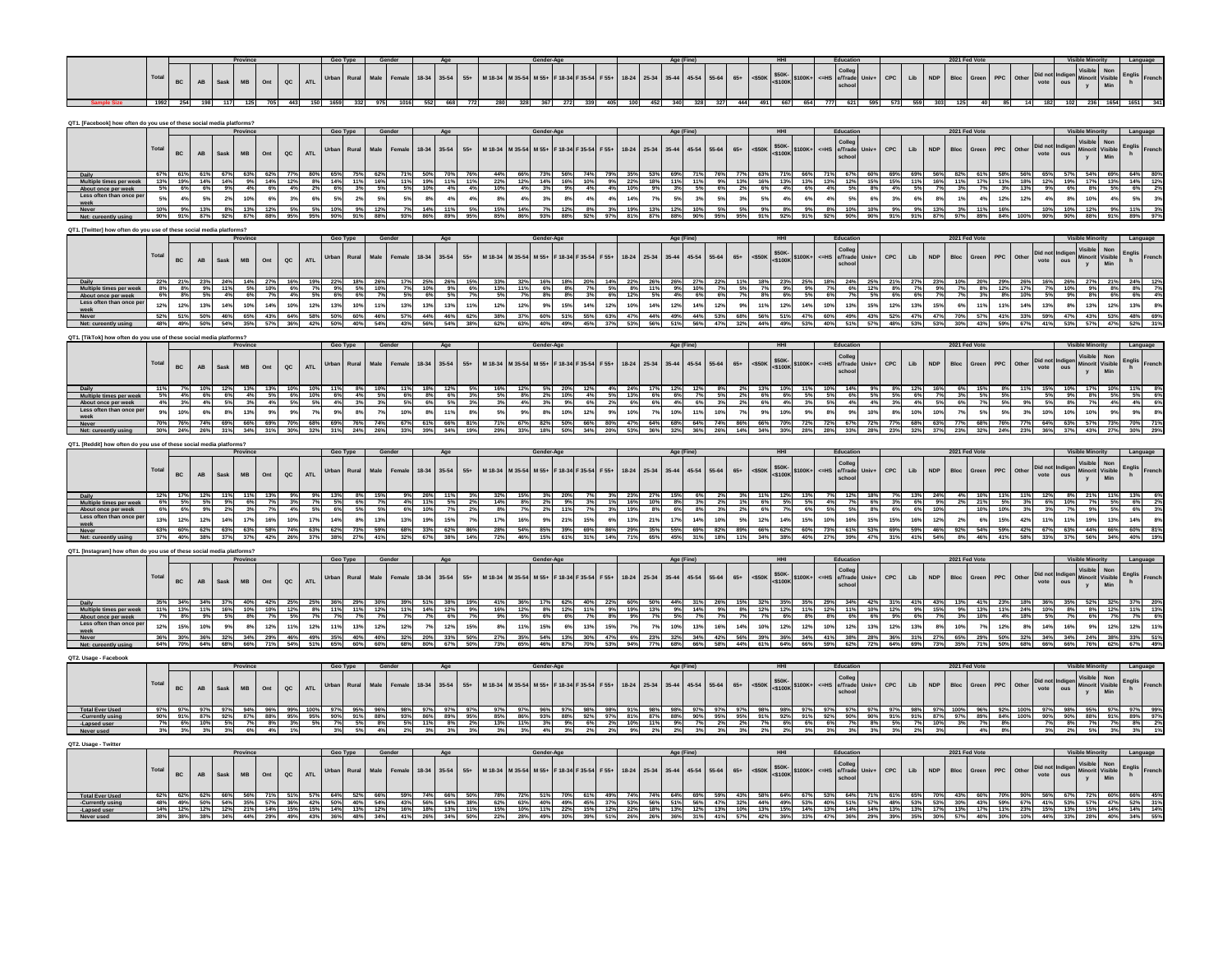| QT2. Usage - TikTol                                                                   |            |                |            |            |              |                                                                                                              |               |            |            |                  |            |                 |            |                    |                 |                     |                 |                 |                     |                          |            |                 |                                                                                                                                                                                                                                |            |            |            |                      |            |                                     |                        |            |            |            |               |             |            |            |                 |              |                         |                           |                       |               |
|---------------------------------------------------------------------------------------|------------|----------------|------------|------------|--------------|--------------------------------------------------------------------------------------------------------------|---------------|------------|------------|------------------|------------|-----------------|------------|--------------------|-----------------|---------------------|-----------------|-----------------|---------------------|--------------------------|------------|-----------------|--------------------------------------------------------------------------------------------------------------------------------------------------------------------------------------------------------------------------------|------------|------------|------------|----------------------|------------|-------------------------------------|------------------------|------------|------------|------------|---------------|-------------|------------|------------|-----------------|--------------|-------------------------|---------------------------|-----------------------|---------------|
|                                                                                       |            |                |            |            |              |                                                                                                              |               |            |            |                  |            |                 |            |                    |                 |                     |                 |                 |                     |                          |            |                 |                                                                                                                                                                                                                                |            |            |            |                      |            |                                     |                        |            |            |            | 2021 Fed Vot  |             |            |            |                 |              |                         |                           |                       |               |
|                                                                                       | Total      |                |            |            |              |                                                                                                              |               |            | Urban      | Rural            | Male       | Femal           | 18-34      | 35-54              | $55+$           | M 18-34             | M 35-54         | M 55+           | $-18-34$<br>$35-54$ | F 55+                    | $18 - 24$  | 25-34           | $35 - 44$<br>45-54                                                                                                                                                                                                             | 55-64      | $65+$      | $<$ \$50K  | \$50K                | 6100K+     | e/Trade<br>$\epsilon$ =HS           | Univ+                  | CPC        | Lib        |            |               |             |            | Othe       | Did no          |              | Minorit                 | Non<br>/isible            | Englis                | <b>French</b> |
|                                                                                       |            | <b>BC</b>      | AB         | Sask       | <b>MB</b>    | Ont                                                                                                          | $_{\alpha c}$ | <b>ATL</b> |            |                  |            |                 |            |                    |                 |                     |                 |                 |                     |                          |            |                 |                                                                                                                                                                                                                                |            |            |            | 5100k                |            |                                     |                        |            |            |            |               |             |            |            | vote            |              |                         |                           |                       |               |
|                                                                                       |            |                |            |            |              |                                                                                                              |               |            |            |                  |            |                 |            |                    |                 |                     |                 |                 |                     |                          |            |                 |                                                                                                                                                                                                                                |            |            |            |                      |            |                                     |                        |            |            |            |               |             |            |            |                 |              |                         |                           |                       |               |
| <b>Total Ever Used</b><br>-Currently using                                            | 36%<br>30% | 24%            | 26%        | 31%        | 34%          | 31%                                                                                                          | 30%           | 44%<br>32% | 31%        | 24%              | 26%        | 33%             | 46%<br>39% | 41%                | 19%             |                     | 339             | 18%             | 50%                 | 41%<br>34%<br>20%        | 66%<br>53% | 41%<br>36%      | 44%<br>38%<br>32%<br>36%                                                                                                                                                                                                       | 32%<br>26% | 19%<br>14% | 41%<br>34% | 36%<br>30%           | 34%<br>28% | 34%<br>41%<br>28%<br>33%            | 34%<br>28%             | 23%        | 32%        | 45%<br>37% | 23%           | 32%         | 24%        | 23%        | 43%<br>36%      | 37%          | 48%<br>43%              | 27%                       | 30%                   | 29%           |
| -Lapsed user                                                                          | 6%         | 6%             | 5%         | 4%         | 1%           | 6%                                                                                                           | 7%            | 12%        | 6%         | 6%               | 6%         | 6%              | 6%         | $\frac{34\%}{7\%}$ | 6%              | $\frac{29\%}{6\%}$  | 8%              | 5%              | 7%                  | 6%<br>6%                 | 13%        | 5%              | 6%<br>8%                                                                                                                                                                                                                       | 6%         | 5%         | 7%         | 6%                   | 5%         | 6%                                  | 7%<br>5%               | 5%         |            | 8%         | 8%            |             | 3%         | 12%        | 7%              | 13%          | 5%                      | 6%                        | 6%                    | 8%            |
|                                                                                       | 64%        | 69%            | 69%        | 65%        | 64%          | 63%                                                                                                          | 63%           | 56%        | 63%        | 70%              | 67%        | 61%             | 54%        | 59%                | 75%             | 65%                 | 59%             | 77%             | 43%                 | 59%<br>74%               | 34%        | 59%             | 62%<br>56%                                                                                                                                                                                                                     | 68%        | 81%        | 59%        | 64%                  | 66%        | 66%                                 | 59%<br>66%             | 71%        | 61%        | 55%        | 69%           | 68%         | 73%        | 65%        | 57%             | 49%          | 52%                     | 67%                       | 64%                   | 63%           |
| QT2. Usage - Reddi                                                                    |            |                |            |            |              |                                                                                                              |               |            |            |                  |            |                 |            |                    |                 |                     |                 |                 |                     |                          |            |                 |                                                                                                                                                                                                                                |            |            |            |                      |            |                                     |                        |            |            |            |               |             |            |            |                 |              |                         |                           |                       |               |
|                                                                                       |            |                |            |            |              |                                                                                                              |               |            | Geo Type   |                  |            |                 |            |                    |                 |                     |                 |                 |                     |                          |            |                 | Age (Fine                                                                                                                                                                                                                      |            |            |            |                      |            | Educatio                            |                        |            |            |            | 2021 Fed Vote |             |            |            |                 |              | <b>Visible Minority</b> |                           |                       |               |
|                                                                                       | Total      |                |            |            |              |                                                                                                              |               |            | Urban      | Rural            | Male       | Femal           | 18-34      | $35 - 54$          | $55+$           | M 18-34             | M 35-54         | M 55+           | F 18-34 F 35-54     | F 55+                    | $18 - 24$  | 25-34           | $35 - 44$<br>$45 - 54$                                                                                                                                                                                                         | $55 - 64$  | $65+$      | $<$ \$50K  | \$50K-               | \$100K+    | Colleg<br>e/Trade<br>$\epsilon$ =HS | Univ+                  | CPC        | Lib        | <b>NDP</b> |               |             | PPC        | Othe       | Did no          |              | Minori                  | Non<br>Visible            | Englis<br>h           |               |
|                                                                                       |            | BC             | AB         | Sask       | <b>MB</b>    | Ont                                                                                                          | QC            | <b>ATL</b> |            |                  |            |                 |            |                    |                 |                     |                 |                 |                     |                          |            |                 |                                                                                                                                                                                                                                |            |            |            | $<$ \$100K           |            | schoe                               |                        |            |            |            |               |             |            |            | vote            | ous          |                         |                           |                       |               |
|                                                                                       |            |                |            |            |              |                                                                                                              |               |            |            |                  |            |                 |            |                    |                 |                     |                 |                 |                     |                          |            |                 |                                                                                                                                                                                                                                |            |            |            |                      |            |                                     |                        |            |            |            |               |             |            |            |                 |              |                         |                           |                       |               |
| <b>Total Ever Used</b><br>-Currently using                                            | 37%        | 40%            | 38%        | 37%        | 45%<br>37%   | 42%                                                                                                          | 26%           | 43%<br>37% | 45%<br>38% | 33%<br>27%       | 49%<br>41% | 32%             | 67%        | 38%                | 14%             | 72%                 | 46%             | 15%             | 61%                 | 31%<br>14%               | 71%        | 65%             | 54%<br>45%<br>31%                                                                                                                                                                                                              | 18%        | 11%        | 34%        | 38%                  | 40%        | 34%<br>27%<br>39%                   | 47%                    | 31%        | 41%        | 54%        | 8%            | 46%         | 41%        | 58%        | 33%             | 37%          | 56%                     | 34%                       | 40%                   | 19%           |
| -Lapsed user                                                                          | 7%         | 6%             | 7%<br>55%  | 9%<br>55%  | 8%<br>55%    | 6%<br>52%                                                                                                    | 6%<br>68%     | 6%<br>57%  | 7%<br>55%  | 6%               | 7%<br>51%  | 6%<br>62%       | 7%         | 8%<br>54%          | 5%              | 8%<br>21%           |                 | 7%<br>79%       | 6%                  | 8%<br>4%                 | 4%<br>25%  | 7%              | 8%<br>7%                                                                                                                                                                                                                       | 7%<br>76%  | 4%         | 7%<br>58%  | 6%                   | 8%<br>53%  | 7%<br>66%                           | 6%<br>6%<br>55%<br>47% | 5%         |            | 39%        | 6%            | 10%         | 10%        |            | 7%<br>60%       |              | 7%<br>38%               | 6%<br>60%                 |                       |               |
| Never used                                                                            |            | 57% 54%        |            |            |              |                                                                                                              |               |            |            | 67%              |            |                 |            |                    | 81%             |                     | 47%             |                 | 33%                 | 61%<br>82%               |            |                 | 46% 62%                                                                                                                                                                                                                        |            |            |            |                      |            |                                     |                        | 64%        |            |            | 86%           | 43%         |            |            |                 |              |                         |                           |                       |               |
| QT2. Usage - Instagram                                                                |            |                |            |            |              |                                                                                                              |               |            |            |                  |            |                 |            |                    |                 |                     |                 |                 |                     |                          |            |                 |                                                                                                                                                                                                                                |            |            |            |                      |            |                                     |                        |            |            |            |               |             |            |            |                 |              |                         |                           |                       |               |
|                                                                                       |            |                |            |            |              |                                                                                                              |               |            | Geo Type   |                  |            |                 |            |                    |                 |                     |                 |                 |                     |                          |            |                 | Age (Fin                                                                                                                                                                                                                       |            |            |            |                      |            |                                     |                        |            |            |            |               |             |            |            |                 |              |                         |                           |                       |               |
|                                                                                       | Total      |                |            |            |              |                                                                                                              |               |            | Jrbai      | Rural            | Male       |                 | 18-34      | 35-54              | $55+$           | M 18-34             | M 35-54         | M 55+           | F 18-34<br>F 35-54  | F 55+                    | $18 - 24$  | 25-34           | $35 - 44$<br>$45 - 54$                                                                                                                                                                                                         | 55-64      | $65+$      | $<$ \$50K  | \$50K-               | \$100K     | Colleg<br>$=HS$<br>e/Trade          |                        | CPC        | Lib        | <b>NDP</b> |               |             |            | Othe       | Did not         | adige        | Visible<br>Minorit      | Non<br>/isible            | Englis<br>h           |               |
|                                                                                       |            | <b>BC</b>      | <b>AB</b>  | Sask       | <b>MB</b>    | Ont                                                                                                          | QC            | <b>ATL</b> |            |                  |            |                 |            |                    |                 |                     |                 |                 |                     |                          |            |                 |                                                                                                                                                                                                                                |            |            |            | $<$ \$100K           |            |                                     |                        |            |            |            |               |             |            |            | vote            | ous          |                         |                           |                       |               |
|                                                                                       |            |                |            |            |              |                                                                                                              |               |            |            |                  |            |                 |            |                    |                 |                     |                 |                 |                     |                          |            |                 |                                                                                                                                                                                                                                |            |            |            |                      |            |                                     |                        |            |            |            |               |             |            |            |                 |              |                         |                           |                       |               |
| <b>Total Ever Used</b><br>-Currently usin                                             | 64%        | 70%            | 64%        | 68%        | - 69%<br>66% | - 71%                                                                                                        | 54%           | 51%        | 65%        | 69%<br>60%       | 60%        | 68%             | 80%        | 67%                | 50%             | 81%<br>73%          | 65%             | 46%             | 87%                 | 70%<br>53%               | 98%<br>94% | 77%             | 68% 66%                                                                                                                                                                                                                        | 58%        | 44%        | 69%<br>61% | 72%<br>64%           | 74%<br>66% | 67%<br>59%<br>62%                   | 72%                    | 64%        | 69%        | 73%        | 43%<br>35%    | -84%<br>71% | 50%        | 81%<br>68% | 76%<br>66%      | - 78%<br>66% | 83%<br>76%              | - 69%<br>62%              | 74%<br>67%            | 49%           |
| -Lapsed user                                                                          | - 7%       | - 59           | 6%         | 8%         | 3%           |                                                                                                              | 7%            | 16%        |            | 9%               | 8%         | 7%              | 13%        | 8%<br>24%          | 6%<br>44%       | 8%<br>19%           | 10%             | 6%              | - 7%                | 7%<br>- 7%<br>23%<br>40% | 4%         | - 8%            | 7%<br>10%<br>25%                                                                                                                                                                                                               | 8%         | 6%         | 8%         | - 8%                 | - 7%       | 8%                                  | 9%<br>5%               |            |            |            | 9%            | 13%         | 13%        | 13%        | 10%             | - 135        | - 7%                    |                           | 7%                    | 9%            |
| Never used                                                                            |            |                |            |            |              |                                                                                                              |               |            |            |                  |            |                 |            |                    |                 |                     |                 |                 |                     |                          |            |                 | 23%                                                                                                                                                                                                                            |            |            |            |                      |            |                                     |                        |            |            |            |               |             |            |            |                 |              |                         |                           |                       |               |
| 2T3. You've indicated vor                                                             | 620        |                |            |            |              | 've guit at least one of the social media platforms we asked about, can vou tell us why?<br>66 34 42 216 128 |               |            | 55 526     | 93               |            |                 |            |                    |                 |                     |                 |                 |                     |                          |            |                 | 107                                                                                                                                                                                                                            |            |            |            |                      |            |                                     |                        |            |            |            |               |             |            |            |                 |              |                         |                           |                       |               |
|                                                                                       |            |                |            |            |              |                                                                                                              |               |            | Geo Type   |                  | Gene       |                 |            |                    |                 |                     |                 |                 |                     |                          |            |                 | Age (Fine                                                                                                                                                                                                                      |            |            |            |                      |            |                                     |                        |            |            |            |               |             |            |            |                 |              |                         |                           |                       |               |
|                                                                                       |            |                |            |            |              |                                                                                                              |               |            |            |                  |            |                 |            |                    |                 |                     |                 |                 |                     |                          |            |                 |                                                                                                                                                                                                                                |            |            |            |                      |            |                                     |                        |            |            |            |               |             |            |            |                 |              | Visible                 | Non                       |                       |               |
|                                                                                       | Total      | <b>BC</b>      | AB         | Sask       | <b>MB</b>    | Ont                                                                                                          | QC            | <b>ATL</b> | Urbar      | Rural            | Male       | Femal           | 18-34      | 35-54              | $55+$           | M 18-34             | M 35-54         | M 55+           | $-18-34$<br>F 35-54 | F 55+                    | $18 - 24$  | 25-34           | $35 - 44$<br>$45 - 54$                                                                                                                                                                                                         | 55-64      | $65+$      | $<$ \$50K  | \$50K-<br>$<$ \$100K | \$100K     | Colleg<br>e/Trade<br><=HS           |                        | CPC        | Lib        | <b>NDP</b> |               | Greer       | <b>PPC</b> | Othe       | Did not<br>vote | dige<br>ous  | Minorit                 | /isible                   | Englis<br>h           |               |
|                                                                                       |            |                |            |            |              |                                                                                                              |               |            |            |                  |            |                 |            |                    |                 |                     |                 |                 |                     |                          |            |                 |                                                                                                                                                                                                                                |            |            |            |                      |            |                                     |                        |            |            |            |               |             |            |            |                 |              |                         | Min                       |                       |               |
| <b>Losing interest</b>                                                                |            |                |            |            |              |                                                                                                              |               |            |            |                  |            |                 |            |                    | 47%             | 61%                 |                 | 48%             |                     | 66%                      |            |                 |                                                                                                                                                                                                                                |            |            |            |                      |            |                                     |                        |            |            |            |               |             |            |            |                 |              |                         |                           |                       |               |
| Waste of tim                                                                          | 38%        | 45%            | 32%        | 26%        | 38%          | 49%                                                                                                          | 26%           | 29%        | 39%        | 37%              | 46%        | 32%             | 44%        | 36%                | 36%             | 51%                 | 40%             | 46%             | 38%                 | 30%<br>27%               | 37%        | 46%             | 43%<br>29%                                                                                                                                                                                                                     | 31%        | 40%        | 33%        | 40%                  | 42%        | 45%<br>30%                          | 40%                    | 38%        | 42%        | 47%        | 11%           | 48%         | 30%        | 27%        | 37%             | 35%          | 43%                     | 38%                       | 42%                   | 20%           |
| too much time<br>Wasn't good for                                                      | 25%        | 23%            | 26%        | 34%        | 26%          | 33%                                                                                                          | 14%           | 14%        | 26%        |                  | 27%        | 23%             | 35%        | 26%                | 12%             | 31%                 | 27%             | 219             | 38%                 | 25%                      | 29%        | 36%             | 29%<br>23%                                                                                                                                                                                                                     |            |            | 25%        | 26%                  | 25%        | 23%<br>22%                          | 30%                    | 22%        | 22%        | 30%        |               |             |            |            | 28%             |              |                         |                           |                       | 13%           |
| mental health                                                                         |            |                |            |            |              |                                                                                                              |               |            |            |                  |            |                 |            |                    |                 |                     |                 |                 |                     |                          |            |                 |                                                                                                                                                                                                                                |            |            |            |                      |            |                                     |                        |            |            |            |               |             |            |            |                 |              |                         |                           |                       |               |
| Didn't agree wit                                                                      | 22%        |                | 28%        | 25%        |              |                                                                                                              |               | 28%        | 219        |                  | 28%        |                 |            | 19%                | 18 <sup>°</sup> | 37%                 | $24^{\circ}$    | 21 <sup>6</sup> | 219                 |                          | 22%        | 31 <sup>°</sup> |                                                                                                                                                                                                                                | 17%        | 18%        | 23%        | 18%                  | 24%        | 25%                                 | 24%                    |            |            |            |               |             |            |            |                 |              |                         |                           |                       |               |
| Too many ad:                                                                          | 15%<br>14% | 18%            | 27%<br>20% | 14%<br>16% | 13%          |                                                                                                              |               |            | 16%        |                  | 18%<br>17% | 13%             | 22%        | 16%<br>10%         | 6%<br>10%       | 25%<br>25%          | 19%             |                 | 19%                 | 14%                      | 19%<br>15% | 23%             | 22%                                                                                                                                                                                                                            |            |            |            |                      | 149        |                                     | 20%<br>18%             |            |            | 20%        |               |             |            | 44%        | 16%             |              | 20%                     |                           |                       |               |
| My friends/contacts                                                                   | 5%         | 1%             | 5%         |            |              |                                                                                                              | 4%            | 3%         | 5%         | 2%               | 4%         | 5%              | 9%         | 3%                 | 3%              | 8%                  | 2 <sup>0</sup>  |                 | 10%                 | 3%<br>4%                 | 23%        | 6%              | 4%<br>1%                                                                                                                                                                                                                       | 3%         | 2%         | 6%         | 3%                   | 2%         | 5%                                  | 7%<br>3%               |            |            | 5%         | 5%            |             | 3%         | 10%        | 5%              | 4%           | 9%                      |                           |                       |               |
| eaving/left<br>Harassment                                                             | 4%         |                | 8%         |            |              |                                                                                                              |               |            |            |                  | 4%         | 4%              |            | 5%                 |                 | 1%                  |                 |                 |                     | 6%                       | 5%         |                 | 6%<br>5%                                                                                                                                                                                                                       | 3%         | 4%         | 4%         | 4%                   | 3%         | 5%                                  |                        |            |            |            |               |             |            | 15%        | 6%              |              |                         |                           |                       |               |
| Other:                                                                                | 13%        | 15%            | 23%        |            |              |                                                                                                              | 8%            | 4%         | 14%        | 13%              | 14%        | 13%             | 14%        | 14%                | 12%             | 20%                 |                 |                 |                     | 15%                      | 18%        | 13%             | 12%<br>16%                                                                                                                                                                                                                     | 9%         |            | 9%         |                      | 14%        |                                     | 16%                    |            |            |            |               |             |            | 35%        |                 |              |                         |                           |                       |               |
|                                                                                       |            |                |            |            |              |                                                                                                              |               |            |            |                  |            |                 |            |                    |                 |                     |                 |                 |                     |                          |            |                 |                                                                                                                                                                                                                                |            |            |            |                      |            |                                     |                        |            |            |            |               |             |            |            |                 |              |                         |                           |                       |               |
|                                                                                       |            |                |            |            |              |                                                                                                              |               |            |            |                  |            |                 |            |                    |                 |                     |                 |                 |                     |                          |            | 452 340         |                                                                                                                                                                                                                                |            |            | - 491      |                      |            | 777 621                             |                        |            |            |            |               |             |            |            |                 |              |                         | 102 236 1654              |                       |               |
| QT4. [Top2box] Opinion                                                                |            |                |            |            |              |                                                                                                              | - 443         |            |            | 150 1659 332 975 |            | $-1016$         | 552 668    |                    |                 |                     | 328 367 272 339 |                 |                     |                          |            |                 |                                                                                                                                                                                                                                |            |            |            |                      |            |                                     |                        |            |            |            |               |             |            |            | $-182$          |              |                         |                           |                       |               |
|                                                                                       |            |                |            |            |              |                                                                                                              |               |            |            |                  |            |                 |            |                    |                 |                     |                 |                 |                     |                          |            |                 |                                                                                                                                                                                                                                |            |            |            |                      |            |                                     |                        |            |            |            |               |             |            |            |                 |              |                         |                           |                       |               |
|                                                                                       | Total      |                |            |            |              |                                                                                                              |               |            | Urban      |                  |            |                 |            |                    |                 |                     |                 |                 |                     |                          |            |                 |                                                                                                                                                                                                                                |            |            |            | \$50K-               |            |                                     | Univ+                  |            |            | <b>NDP</b> |               |             |            | Othe       | Did no          |              |                         |                           | Englis                |               |
|                                                                                       |            | <b>BC</b>      | <b>AB</b>  | Sask       | <b>MR</b>    | Ont                                                                                                          | $_{\alpha c}$ | <b>ATL</b> |            | Rural            | Male       |                 | 18-34      | 35-54              | $55+$           | M 18-34             | M 35-54         | M 55+           | F 18-34<br>F 35-54  | F 55+                    | $18 - 24$  | 25-34           | $35 - 44$<br>$45 - 54$                                                                                                                                                                                                         | $55 - 64$  | $65+$      | $<$ \$50K  | $<$ \$100K           | \$100K+    | Colleg<br>e/Trade<br>$\epsilon$ =HS |                        | CPC        | Lib        |            |               |             | PPC        |            | vote            |              |                         | /isible                   |                       |               |
|                                                                                       |            |                |            |            |              |                                                                                                              |               |            |            |                  |            |                 |            |                    |                 |                     |                 |                 |                     |                          |            |                 |                                                                                                                                                                                                                                |            |            |            |                      |            |                                     |                        |            |            |            |               |             |            |            |                 |              |                         |                           |                       |               |
| Faceboo                                                                               | 28%        | 25%            | 32%        | 22%        | 20%          | 30%                                                                                                          |               | 44%<br>25% | 29%        | 43%<br>27%       | 31%        | 25%             | 26%        | 31%                | 28%             | 27%                 | 36%             | 31%             | 24%                 | 25%<br>27%               | 29%        | 25%             | 31%<br>30%                                                                                                                                                                                                                     | 32%        | 26%        | 25%        | 30%                  | 31%        | 24%<br>32%                          | 30%                    | 31%        |            | 23%        | 32%           | 27%         | 32%        | 26%        | 23%             | 27%          | 30%                     | 28%                       | 28%                   | 29%           |
| Twitter<br>TikTok                                                                     | 18%        | 14%            | 15%        | 23%        | 21%          | 20%                                                                                                          | 29%<br>19%    | 19%        | 19%        | 13%              | 15%        | 22%             | 22%        | 20%                | 15%             | 14%                 | 17%             | 14%             | 31%                 | 22%<br>16%               | 23%        | 22%             | 19%<br>21%                                                                                                                                                                                                                     | 18%<br>12% | 12%<br>8%  | 21%<br>21% | 17%<br>27%           | 19%        | 19%<br>19%<br>27%                   | 32%                    | 16%<br>19% | 19%<br>29% | 24%        | 16%           | 19%<br>31%  | 9%         | 14%        | 20%             | 21%          | 22%                     | 18%                       | 18%                   | 20%           |
| Reddit                                                                                | 25%<br>36% | 28%            | 25%<br>33% | 24%<br>45% | 30%          | 29%                                                                                                          | 18%           | 20%        | 26%        | 20%              | 27%        | 23%<br>42%      | 45%        | 26%<br>38%         | 10%<br>35%      | 44%<br>24%          | 30%             | 11%             | 46%                 | 22%<br>9%                | 55%<br>34% | 42%             | 31%<br>21%<br>38%<br>39%                                                                                                                                                                                                       |            |            |            |                      |            | 18%                                 |                        |            |            |            | 12%           |             | 19%        | 29%        | 26%             | 28%          | 30%                     | 24%                       | 27%                   | 14%           |
| QT4. [Bottom2box] Opinior                                                             |            |                |            |            |              |                                                                                                              |               |            |            |                  |            |                 |            |                    |                 |                     |                 |                 |                     |                          |            |                 |                                                                                                                                                                                                                                |            |            |            |                      |            |                                     |                        |            |            |            |               |             |            |            |                 |              |                         |                           |                       |               |
|                                                                                       |            |                |            |            |              |                                                                                                              |               |            | Geo Type   |                  |            |                 |            |                    |                 |                     |                 |                 |                     |                          |            |                 | Age (Fin                                                                                                                                                                                                                       |            |            |            |                      |            |                                     |                        |            |            |            | 2021 Fed V    |             |            |            |                 |              |                         |                           |                       |               |
|                                                                                       |            |                |            |            |              |                                                                                                              |               |            |            |                  |            |                 |            |                    |                 |                     |                 |                 |                     |                          |            |                 |                                                                                                                                                                                                                                |            |            |            |                      |            | Colleg                              |                        |            |            |            |               |             |            |            |                 |              | Visible                 | Non                       |                       |               |
|                                                                                       | Total      | <b>BC</b>      | AB         | Sask       | <b>MB</b>    | Ont                                                                                                          | $_{\alpha c}$ | <b>ATL</b> | Urbar      | Rural            | Male       |                 | 18-34      | $35 - 54$          | $55+$           | M 18-34             | M 35-54         | M 55+           | F 18-34<br>F 35-54  | F 55+                    | $18 - 24$  | 25-34           | $35 - 44$<br>$45 - 54$                                                                                                                                                                                                         | $55 - 64$  | $65+$      | $<$ \$50K  | \$50K-<br>$<$ \$100K | \$100K+    | $\epsilon$ =HS<br>e/Trade           | Univ+                  | CPC        | Lib        | <b>NDP</b> |               |             | <b>PPC</b> | Oth        | Did no<br>vote  |              | Minori                  | /isible                   | Englis<br>h           |               |
|                                                                                       |            |                |            |            |              |                                                                                                              |               |            |            |                  |            |                 |            |                    |                 |                     |                 |                 |                     |                          |            |                 |                                                                                                                                                                                                                                |            |            |            |                      |            |                                     |                        |            |            |            |               |             |            |            |                 |              |                         |                           |                       |               |
| Faceboo                                                                               |            |                | 43%        |            | 47%          |                                                                                                              |               |            |            |                  |            |                 |            |                    |                 |                     |                 |                 |                     |                          |            |                 |                                                                                                                                                                                                                                |            |            |            |                      |            |                                     |                        |            |            |            |               |             |            |            |                 |              |                         |                           |                       |               |
| Twitter<br>TikTok                                                                     | 40%        | 32% 33%<br>42% | 30%<br>43% | 43%<br>41% | 46%<br>39%   | 34%<br>41%                                                                                                   | 26%<br>37%    | 33%<br>39% | 32%<br>41% | 33%<br>37%       | 31%<br>46% | 33%<br>35%      | 38%<br>50% | 30%<br>42%         | - 30%<br>31%    | $\frac{37\%}{61\%}$ | 46%             | - 31%<br>33%    |                     |                          |            |                 |                                                                                                                                                                                                                                |            |            |            |                      |            | -30%<br>38%                         | 46%                    |            |            |            |               |             |            |            |                 | 34%          | 29%                     |                           | 41%                   |               |
| Reddit                                                                                | 20%        | 21%            | 18%        | - 24%      | 25%          | - 21%                                                                                                        | 18%           | 16%        | 19%        | 21%              | 21%        | 18%             | 21%        | 19%                | - 19%           | 25%                 | 195             | 21%             |                     |                          |            |                 |                                                                                                                                                                                                                                |            |            |            |                      |            |                                     |                        |            |            |            |               |             |            |            |                 |              | 23%                     | 19%                       | 20%                   |               |
|                                                                                       |            |                |            |            |              |                                                                                                              |               |            |            |                  |            |                 |            |                    |                 |                     |                 |                 |                     |                          |            |                 |                                                                                                                                                                                                                                |            |            |            |                      |            |                                     |                        |            |            |            |               |             |            |            |                 |              |                         |                           |                       |               |
| QT4, Opinion of - Facebor                                                             |            |                |            |            |              |                                                                                                              |               |            |            |                  |            |                 |            |                    |                 |                     |                 |                 |                     |                          |            |                 |                                                                                                                                                                                                                                |            |            |            |                      |            |                                     |                        |            |            |            |               |             |            |            |                 |              |                         |                           |                       |               |
|                                                                                       |            |                |            |            |              |                                                                                                              |               |            | Geo Type   |                  | Gender     |                 |            | Age                |                 |                     |                 | Gender-Ag       |                     |                          |            |                 | Age (Fine                                                                                                                                                                                                                      |            |            |            |                      |            | Educatio                            |                        |            |            |            | 2021 Fed Vote |             |            |            |                 |              | <b>Visible Minority</b> |                           | Language              |               |
|                                                                                       | Total      |                |            |            |              |                                                                                                              |               |            | Urban      | Rural            | Male       | Female          | 18-34      | 35-54              | $55+$           | M 18-34             | M 35-54         | M 55+           | F 18-34<br>F 35-54  | F 55+                    | $18 - 24$  | 25-34           | 45-54<br>$35 - 44$                                                                                                                                                                                                             | $55 - 64$  | $65+$      | $<$ \$50K  | \$50K-               | \$100K-    | Coller<br>e/Trade<br>$=HS$          | Univ+                  | CPC        | Lib        | <b>NDP</b> |               | Gree        | <b>PPC</b> | Othe       | Did no          |              | Visible<br>Minori       | Non<br>Visible            |                       |               |
|                                                                                       |            | <b>BC</b>      | AB         | Sask       | <b>MB</b>    | Ont                                                                                                          | $_{\alpha c}$ | <b>ATL</b> |            |                  |            |                 |            |                    |                 |                     |                 |                 |                     |                          |            |                 |                                                                                                                                                                                                                                |            |            |            | \$100K               |            |                                     |                        |            |            |            |               |             |            |            | vote            |              |                         | Min                       | Englis<br>h           |               |
|                                                                                       |            |                |            |            |              |                                                                                                              |               |            |            |                  |            |                 |            |                    |                 |                     |                 |                 |                     |                          |            |                 |                                                                                                                                                                                                                                |            |            |            |                      |            |                                     |                        |            |            |            |               |             |            |            |                 |              |                         |                           |                       |               |
| Moderately favourable                                                                 |            |                |            |            |              |                                                                                                              |               |            |            |                  |            |                 |            |                    |                 |                     |                 |                 |                     |                          |            |                 |                                                                                                                                                                                                                                |            |            |            |                      |            |                                     |                        |            |            |            |               |             |            |            |                 |              |                         |                           |                       |               |
|                                                                                       | 22%        | 22%            | 27%        | 25%        | 18%          | 20%                                                                                                          | 23%           | 21%        | 22%        | 19%              | 21%        | 22%             | 24%        | 24%                | 18%             | 23%                 | 22%             | 19%             | 25%                 | 26%<br>17 <sup>9</sup>   |            |                 | 27%<br>21%                                                                                                                                                                                                                     | 20%        | 16%        | 21%        | 23%                  |            | 23%                                 |                        |            |            |            |               | 33%         |            |            | 26%             | 18%          | 26%                     | 21%                       | 22%                   | 22%           |
|                                                                                       |            |                |            |            |              |                                                                                                              |               |            |            |                  |            |                 |            |                    |                 |                     |                 |                 |                     |                          |            |                 |                                                                                                                                                                                                                                |            |            |            |                      |            |                                     |                        |            |            |            |               |             |            |            |                 |              |                         |                           |                       |               |
|                                                                                       |            |                |            |            |              |                                                                                                              |               |            |            |                  |            |                 |            |                    |                 |                     |                 |                 |                     |                          |            |                 |                                                                                                                                                                                                                                |            |            |            |                      |            |                                     |                        |            |            |            |               |             |            |            |                 |              |                         |                           |                       |               |
| Top2box<br>Bottom2box                                                                 |            |                |            |            |              |                                                                                                              |               |            |            |                  |            |                 |            |                    |                 |                     |                 |                 |                     |                          |            |                 |                                                                                                                                                                                                                                |            |            |            |                      |            |                                     |                        |            |            |            |               |             |            |            |                 |              |                         |                           |                       |               |
| QT4. Opinion of - Twitter                                                             |            |                |            |            |              |                                                                                                              |               |            |            |                  |            |                 |            |                    |                 |                     |                 |                 |                     |                          |            |                 |                                                                                                                                                                                                                                |            |            |            |                      |            |                                     |                        |            |            |            |               |             |            |            |                 |              |                         |                           |                       |               |
|                                                                                       |            |                |            |            |              |                                                                                                              |               |            |            |                  |            | Geo Type Gender |            | Age                |                 |                     |                 | Gender-Age      |                     |                          |            |                 | Age (Fine)                                                                                                                                                                                                                     |            |            |            |                      |            | Education                           |                        |            |            |            | 2021 Fed Vote |             |            |            |                 |              |                         | Visible Minority Language |                       |               |
|                                                                                       |            |                |            |            |              |                                                                                                              |               |            |            |                  |            |                 |            |                    |                 |                     |                 |                 |                     |                          |            |                 |                                                                                                                                                                                                                                |            |            |            |                      |            |                                     |                        |            |            |            |               |             |            |            |                 |              |                         |                           |                       |               |
|                                                                                       | Total      | BC             |            | AB Sask    |              | MB Ont                                                                                                       | QC ATL        |            |            |                  |            |                 |            |                    |                 |                     |                 |                 |                     |                          |            |                 | Urban Rural Male Female 18-34 35-54 55+ M18-34 M35-54 M55+ F18-34 F35-54 F55+ 18-24 25-34 35-44 45-54 55-64 65+ 4500K 5500K 45100K + cHS Colleg Univ+ CPC Lib NDP Bloc Green PPC Other Didinot Mislible Non Mislible Non Misli |            |            |            |                      |            | school                              |                        |            |            |            |               |             |            |            |                 |              |                         | Min                       | Englis<br>h<br>French |               |
|                                                                                       |            |                |            |            |              |                                                                                                              |               |            |            |                  |            |                 |            |                    |                 |                     |                 |                 |                     |                          |            |                 |                                                                                                                                                                                                                                |            |            |            |                      |            |                                     |                        |            |            |            |               |             |            |            |                 |              | y                       |                           |                       |               |
|                                                                                       |            |                |            |            |              |                                                                                                              |               |            |            |                  |            |                 |            |                    |                 |                     |                 |                 |                     |                          |            |                 |                                                                                                                                                                                                                                |            |            |            |                      |            |                                     |                        |            |            |            |               |             |            |            |                 |              |                         |                           |                       |               |
|                                                                                       |            |                |            |            |              |                                                                                                              |               |            |            |                  |            |                 |            |                    |                 |                     |                 |                 |                     |                          |            |                 |                                                                                                                                                                                                                                |            |            |            |                      |            |                                     |                        |            |            |            |               |             |            |            |                 |              |                         |                           |                       |               |
| Very favourable<br>Moderately favourable<br>Neither favourable nor<br>unfavourable    | 39%        | 41%            | 39%        | 34%        | 35%          | 36%                                                                                                          | 44%           | 42%        | 39%        | 40% 38%          |            | 41% 37% 40% 41% |            |                    |                 | 36%                 | 38%             | 39% 37% 41%     |                     |                          | 43% 34%    |                 | 37% 37% 42%                                                                                                                                                                                                                    | 35%        | 45%        | 44%        | 38%                  | 35%        | 45%<br>37%                          | 35%                    | 41%        | 35%        | 37%        | 44%           | 48%         | 36%        | 34%        | 42%             | 39%          | 42%                     | 39%                       | 38% 45%               |               |
| untavourable<br>Moderately unfavourable<br>Very unfavourable<br>Top2box<br>Bottom2box |            |                |            |            |              |                                                                                                              |               |            |            |                  |            |                 |            |                    |                 |                     |                 |                 |                     |                          |            |                 |                                                                                                                                                                                                                                |            |            |            |                      |            |                                     |                        |            |            |            |               |             |            |            |                 |              |                         |                           |                       |               |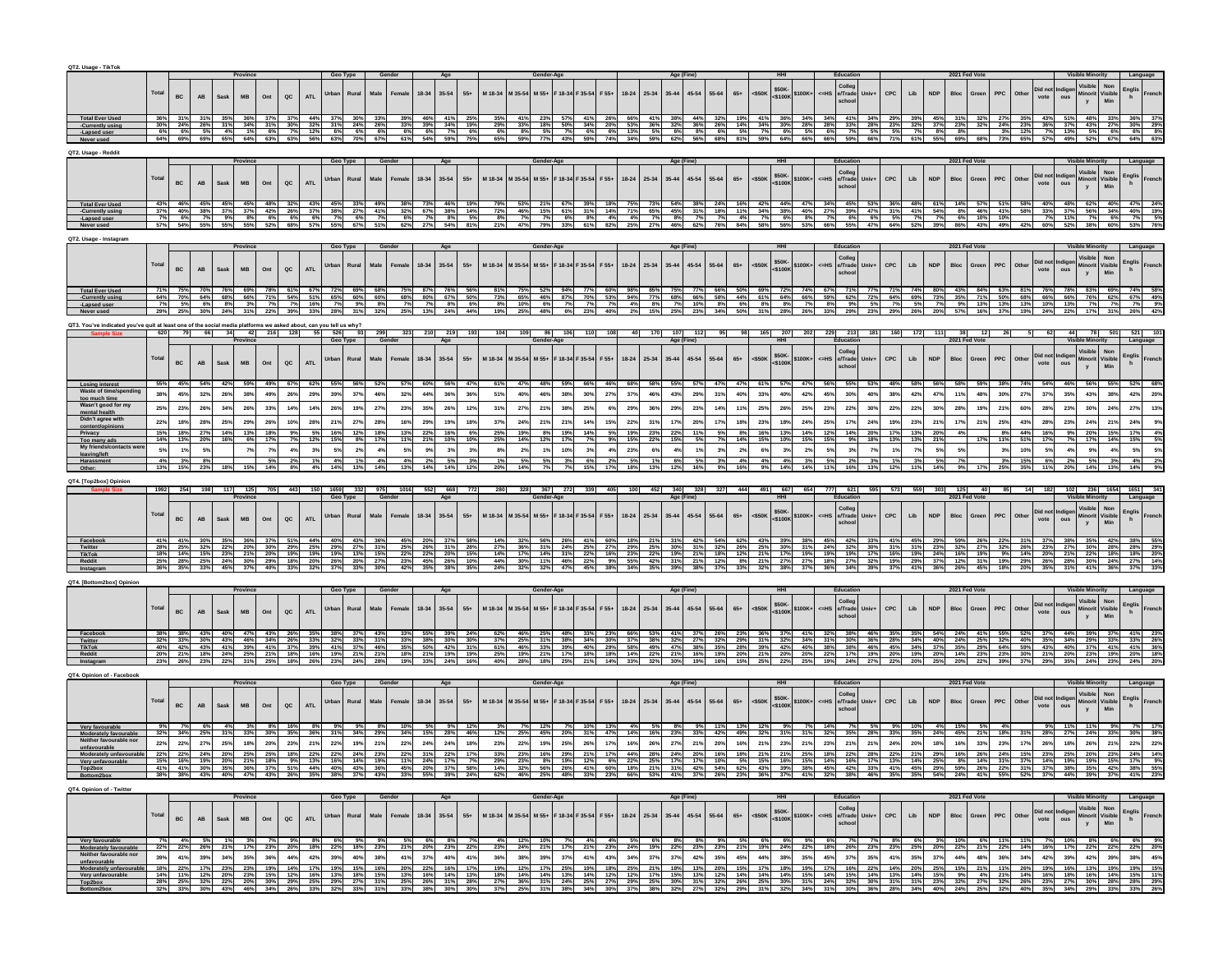| QT4. Opinion of - TikTok                                                                                                                 |              |             |                        |                            |                                   |                                                              |             |             |                  |            |                                                                                                                                                                                                                   |                      |                    |                 |            |            |                    |                                                                                                                                                                                                                                     |             |                    |                          |                                       |                    |                                |                                 |                     |                                                                                                                                   |                                                                                                                                                                                                                                                                                                                                                                                                                                                             |             |                                    |               |       |                         |                 |                             |                                                                     |                                                                                  |  |
|------------------------------------------------------------------------------------------------------------------------------------------|--------------|-------------|------------------------|----------------------------|-----------------------------------|--------------------------------------------------------------|-------------|-------------|------------------|------------|-------------------------------------------------------------------------------------------------------------------------------------------------------------------------------------------------------------------|----------------------|--------------------|-----------------|------------|------------|--------------------|-------------------------------------------------------------------------------------------------------------------------------------------------------------------------------------------------------------------------------------|-------------|--------------------|--------------------------|---------------------------------------|--------------------|--------------------------------|---------------------------------|---------------------|-----------------------------------------------------------------------------------------------------------------------------------|-------------------------------------------------------------------------------------------------------------------------------------------------------------------------------------------------------------------------------------------------------------------------------------------------------------------------------------------------------------------------------------------------------------------------------------------------------------|-------------|------------------------------------|---------------|-------|-------------------------|-----------------|-----------------------------|---------------------------------------------------------------------|----------------------------------------------------------------------------------|--|
|                                                                                                                                          |              |             |                        |                            |                                   |                                                              |             |             |                  |            |                                                                                                                                                                                                                   |                      |                    |                 |            |            |                    |                                                                                                                                                                                                                                     |             |                    |                          |                                       |                    |                                |                                 |                     |                                                                                                                                   |                                                                                                                                                                                                                                                                                                                                                                                                                                                             |             |                                    |               |       |                         |                 |                             |                                                                     |                                                                                  |  |
|                                                                                                                                          | Total        | <b>BC</b>   | AB                     | Sask                       | <b>MB</b>                         | Ont<br>oc.                                                   | <b>ATL</b>  |             |                  | Male       |                                                                                                                                                                                                                   | 18-34                | 35-54<br>$55+$     | M 18-34         | M 35-54    | M 55+      | F 18-34            | $F 55+$<br>F 35-54                                                                                                                                                                                                                  | $18 - 24$   | $25 - 34$          | $35 - 44$<br>45-54       | 55-64                                 | $65+$              | $<$ \$50K                      | \$50K-<br><\$100K \$100K+       |                     | <= HS e/Trade                                                                                                                     | <b>CPC</b><br>Univ+                                                                                                                                                                                                                                                                                                                                                                                                                                         | Lib         |                                    | <b>Bloc</b>   |       | PPC                     | Did not<br>vote | ndige<br>ous                | Minori                                                              | Englis<br>Visible                                                                |  |
|                                                                                                                                          |              |             |                        |                            |                                   |                                                              |             |             |                  |            |                                                                                                                                                                                                                   |                      |                    |                 |            |            |                    |                                                                                                                                                                                                                                     |             |                    |                          |                                       |                    |                                |                                 |                     |                                                                                                                                   |                                                                                                                                                                                                                                                                                                                                                                                                                                                             |             |                                    |               |       |                         |                 |                             |                                                                     |                                                                                  |  |
| Very favourabl                                                                                                                           |              | 2%          | 3%                     | 4%<br>19% 19% 15%          | 1%                                | 5%<br>4%                                                     | 2%          | 4%          | 3%               | 3%         |                                                                                                                                                                                                                   | 6%                   | 4%                 | - 2%            |            |            |                    |                                                                                                                                                                                                                                     |             |                    | 3%<br>5%                 | 2%                                    | 2%                 | 6%                             | 3%<br>3%                        | 4%                  | 4%                                                                                                                                | 2%                                                                                                                                                                                                                                                                                                                                                                                                                                                          |             | 4%                                 | 3%            |       |                         |                 |                             |                                                                     |                                                                                  |  |
|                                                                                                                                          | 41%          | 44%         | 42%                    | 36%                        | 41%                               | 39%<br>43%                                                   | 42%         | 40%         | 49%              | 40%        | 43%                                                                                                                                                                                                               | 28%                  | 38%<br>54%         | 25%             | 37%        | 53%        |                    |                                                                                                                                                                                                                                     |             | 29%                | 34%<br>42%<br>18%        | 47%                                   | 59%<br>15%         | 40%<br>19%                     | $\frac{41\%}{21\%}$<br>41%      | $\frac{43\%}{16\%}$ | 43%                                                                                                                               | 38%<br>39%                                                                                                                                                                                                                                                                                                                                                                                                                                                  | 46%         | 39%                                | 48%           | 51%   | 26%                     |                 |                             |                                                                     |                                                                                  |  |
| Very unfavou                                                                                                                             |              |             |                        |                            |                                   |                                                              |             |             |                  |            |                                                                                                                                                                                                                   |                      |                    |                 |            |            |                    |                                                                                                                                                                                                                                     |             |                    | 20%                      |                                       |                    |                                |                                 |                     |                                                                                                                                   |                                                                                                                                                                                                                                                                                                                                                                                                                                                             |             |                                    |               |       |                         |                 |                             |                                                                     |                                                                                  |  |
|                                                                                                                                          | 40%          | 14%<br>42%  | 43%                    | 41%                        | 39%                               | 15% 23% 21% 20% 19% 19% 19% 13%                              |             |             |                  | 15%        |                                                                                                                                                                                                                   | 22%<br>50%           | 20%<br>15%<br>42%  | 14%             | 46%        |            |                    |                                                                                                                                                                                                                                     |             |                    | 19%<br>21%               |                                       | 12%                |                                | 42%                             |                     |                                                                                                                                   |                                                                                                                                                                                                                                                                                                                                                                                                                                                             |             | 19% 24% 16%                        |               |       |                         |                 |                             |                                                                     |                                                                                  |  |
| IT4, Opinion of - Reddi                                                                                                                  |              |             |                        |                            |                                   |                                                              |             |             |                  |            |                                                                                                                                                                                                                   |                      |                    |                 |            |            |                    |                                                                                                                                                                                                                                     |             |                    |                          |                                       |                    |                                |                                 |                     |                                                                                                                                   |                                                                                                                                                                                                                                                                                                                                                                                                                                                             |             |                                    |               |       |                         |                 |                             |                                                                     |                                                                                  |  |
|                                                                                                                                          |              |             |                        |                            | Province                          |                                                              |             | Geo Type    |                  | Gender     |                                                                                                                                                                                                                   |                      |                    |                 |            | Gender-Age |                    |                                                                                                                                                                                                                                     |             |                    | Age (Fine                |                                       |                    |                                |                                 |                     | Education                                                                                                                         |                                                                                                                                                                                                                                                                                                                                                                                                                                                             |             |                                    | 2021 Fed Vo   |       |                         |                 |                             | <b>Visible Minority</b><br>Visible                                  |                                                                                  |  |
|                                                                                                                                          | Total        | $_{\rm BC}$ | <b>AB</b>              | Sask                       | <b>MB</b>                         | $\alpha$<br>Ont                                              | ATL         | Urban       | Rural            | Male       | Female                                                                                                                                                                                                            | $18-34$              | $35 - 54$<br>$55+$ | M 18-34 M 35-54 |            | M 55+      |                    | F 18-34 F 35-54 F 55+                                                                                                                                                                                                               | 18-24 25-34 |                    | 45-54<br>$35 - 44$       | 55-64                                 | $65+$              | $<$ \$50K                      | \$50K-<br><\$100K \$100K+       |                     | Colleg<br><=HS e/Trade Univ+                                                                                                      | CPC                                                                                                                                                                                                                                                                                                                                                                                                                                                         | Lib         | <b>NDP</b>                         | Bloc          | Green | PPC<br>Other            | Did not<br>vote |                             | Minorit                                                             | Non<br>Englis<br>Visible<br>Min                                                  |  |
|                                                                                                                                          |              |             |                        |                            |                                   |                                                              |             |             |                  |            |                                                                                                                                                                                                                   |                      |                    |                 |            |            |                    |                                                                                                                                                                                                                                     |             |                    |                          |                                       |                    |                                |                                 |                     |                                                                                                                                   |                                                                                                                                                                                                                                                                                                                                                                                                                                                             |             |                                    |               |       |                         |                 |                             |                                                                     |                                                                                  |  |
| <b>Moderately favoura</b>                                                                                                                |              |             |                        |                            | 6%                                |                                                              |             | 6%          |                  |            |                                                                                                                                                                                                                   |                      |                    |                 |            |            |                    |                                                                                                                                                                                                                                     |             |                    |                          |                                       |                    | 14%                            | 6%                              |                     | 5%<br>22%                                                                                                                         |                                                                                                                                                                                                                                                                                                                                                                                                                                                             |             |                                    |               |       |                         |                 |                             |                                                                     |                                                                                  |  |
|                                                                                                                                          | 55%          | 51%         | 57%                    | 52%                        | 45%                               | 51%<br>64%                                                   | 64%         | 55%         | 59%              | 52%        | 59%                                                                                                                                                                                                               | 34%                  | 55%                | 32%             | 51%        | 68%        | 37%                | 59%<br>73%                                                                                                                                                                                                                          | 31%         | 35%                | 63%<br>48%               | 69%                                   | 72%                | 58%                            | 53%<br>53%                      | 60%                 | 56%                                                                                                                               | 49%<br>61%                                                                                                                                                                                                                                                                                                                                                                                                                                                  | 52%         | 43%                                | 74%           | 46%   | 58%                     | 42%             | 53%<br>52%                  |                                                                     | 57%                                                                              |  |
|                                                                                                                                          |              |             |                        | 15%                        | 14%                               | 10%                                                          |             |             |                  |            | 11%                                                                                                                                                                                                               |                      |                    |                 | 11%        |            |                    |                                                                                                                                                                                                                                     |             | 8%                 | 12%                      |                                       |                    |                                |                                 |                     |                                                                                                                                   |                                                                                                                                                                                                                                                                                                                                                                                                                                                             |             |                                    |               |       |                         |                 |                             | 9% 13% 10%                                                          |                                                                                  |  |
|                                                                                                                                          |              |             |                        |                            |                                   |                                                              |             |             |                  |            |                                                                                                                                                                                                                   |                      |                    |                 |            |            |                    |                                                                                                                                                                                                                                     |             |                    |                          |                                       |                    |                                |                                 |                     |                                                                                                                                   |                                                                                                                                                                                                                                                                                                                                                                                                                                                             |             |                                    |               |       |                         |                 |                             |                                                                     |                                                                                  |  |
|                                                                                                                                          |              |             |                        |                            |                                   |                                                              |             |             |                  |            |                                                                                                                                                                                                                   |                      |                    |                 |            |            |                    |                                                                                                                                                                                                                                     |             |                    |                          |                                       |                    |                                |                                 |                     |                                                                                                                                   |                                                                                                                                                                                                                                                                                                                                                                                                                                                             |             |                                    |               |       |                         |                 |                             |                                                                     |                                                                                  |  |
| T4. Opinion of - Instagram                                                                                                               |              |             |                        |                            | Province                          |                                                              |             | Geo Type    |                  | Gender     |                                                                                                                                                                                                                   | Age                  |                    |                 |            | Gender-Age |                    |                                                                                                                                                                                                                                     |             |                    | Age (Fine)               |                                       |                    |                                |                                 |                     |                                                                                                                                   |                                                                                                                                                                                                                                                                                                                                                                                                                                                             |             |                                    | 2021 Fed Vote |       |                         |                 |                             |                                                                     |                                                                                  |  |
|                                                                                                                                          | <b>Total</b> |             |                        |                            |                                   |                                                              |             | Urban       | Rural            | Male       |                                                                                                                                                                                                                   | 18-34                | $35 - 54$<br>$55+$ | M 18-34 M 35-54 |            | M 55+      | F 18-34            | F 35-54<br>$F 55+$                                                                                                                                                                                                                  | $18 - 24$   | 25-34              | $35 - 44$<br>$45 - 54$   | 55-64                                 | $65+$              | \$50K-<br>$<$ \$50K            | \$100K+                         | $\leq$ HS           | olleg:<br>e/Trade                                                                                                                 | CPC<br>Univ+                                                                                                                                                                                                                                                                                                                                                                                                                                                | Lib         | <b>NDP</b>                         | Bloc          |       | ${\sf PPC}$<br>Other    | Did not         | ndiger<br>ous               | Minori                                                              | $\begin{array}{c}\n\text{English} \\ \text{h}\n\end{array}$                      |  |
|                                                                                                                                          |              | BC          | $\mathbf{A}\mathbf{B}$ | Sask                       | MB                                | Ont<br>QC                                                    | <b>ATL</b>  |             |                  |            |                                                                                                                                                                                                                   |                      |                    |                 |            |            |                    |                                                                                                                                                                                                                                     |             |                    |                          |                                       |                    | $<$ \$100K                     |                                 |                     |                                                                                                                                   |                                                                                                                                                                                                                                                                                                                                                                                                                                                             |             |                                    |               |       |                         | vote            |                             | y                                                                   | Visible<br>Min                                                                   |  |
|                                                                                                                                          |              |             |                        |                            |                                   |                                                              |             |             |                  |            |                                                                                                                                                                                                                   |                      |                    |                 |            |            |                    |                                                                                                                                                                                                                                     |             |                    |                          |                                       |                    |                                |                                 |                     |                                                                                                                                   |                                                                                                                                                                                                                                                                                                                                                                                                                                                             |             |                                    |               |       |                         |                 |                             |                                                                     |                                                                                  |  |
|                                                                                                                                          | 40%          | 39%         | 44%                    | 41%<br>32%                 | 32%                               | 35%<br>49%                                                   | 42%         | 40%         | 43%              | 43%        | 38%                                                                                                                                                                                                               | 26%<br>32%           | 37%<br>49%         | 20%<br>37%      | 23%<br>40% | 26%<br>50% | 28%                | 36%<br>33%<br>34%<br>49%                                                                                                                                                                                                            | 23%<br>33%  | 27%<br>32%         | 30%<br>29%<br>43%<br>32% | 33%<br>46%                            | 28%<br>51%         | 24%<br>44%                     | 33%<br>30%<br>40%<br>38%        | 28%<br>45%          | 28%<br>41%                                                                                                                        | 34%<br>41%                                                                                                                                                                                                                                                                                                                                                                                                                                                  | 40%         | 31% 31% 22%<br>39%                 | 54%           | 33%   | 43%                     | 43%             | 36%                         |                                                                     |                                                                                  |  |
| Moderately unfavourabl                                                                                                                   |              |             |                        |                            |                                   |                                                              |             |             |                  |            |                                                                                                                                                                                                                   |                      |                    |                 |            |            |                    |                                                                                                                                                                                                                                     |             |                    |                          |                                       |                    |                                |                                 |                     |                                                                                                                                   |                                                                                                                                                                                                                                                                                                                                                                                                                                                             |             |                                    |               |       |                         |                 |                             |                                                                     |                                                                                  |  |
| Very unfavoura<br>Top2box                                                                                                                |              |             | 33%                    |                            | 14%<br>37%                        | 33%                                                          | 32%         | 37%         | 33%              | 30%        | 42%                                                                                                                                                                                                               | 10%<br>35%           | 38%<br>35%         | 12%<br>24%      | 32%        | 32%        |                    |                                                                                                                                                                                                                                     |             |                    | 39%<br>38%               |                                       |                    |                                |                                 |                     |                                                                                                                                   |                                                                                                                                                                                                                                                                                                                                                                                                                                                             |             |                                    | 26%           |       | 18%                     | 20%             |                             |                                                                     |                                                                                  |  |
|                                                                                                                                          |              |             |                        |                            |                                   | 22% 31% 25% 18% 26% 23% 24% 28%                              |             |             |                  |            | 19% 33% 24% 16%                                                                                                                                                                                                   |                      |                    |                 |            |            |                    |                                                                                                                                                                                                                                     |             |                    |                          |                                       |                    |                                |                                 |                     |                                                                                                                                   |                                                                                                                                                                                                                                                                                                                                                                                                                                                             |             |                                    |               |       |                         |                 |                             |                                                                     |                                                                                  |  |
| QT5. [Facebook] And, in the last few years or so, has your opinion of each social media platform improved, worsened, or stayed the same? |              |             |                        |                            | Province                          |                                                              |             |             | Geo Type Gender  |            |                                                                                                                                                                                                                   |                      |                    |                 |            |            |                    |                                                                                                                                                                                                                                     |             |                    |                          |                                       |                    |                                |                                 |                     |                                                                                                                                   |                                                                                                                                                                                                                                                                                                                                                                                                                                                             |             |                                    |               |       |                         |                 |                             |                                                                     |                                                                                  |  |
|                                                                                                                                          |              |             |                        |                            |                                   |                                                              |             |             |                  |            |                                                                                                                                                                                                                   |                      |                    |                 |            |            |                    |                                                                                                                                                                                                                                     |             |                    |                          |                                       |                    |                                |                                 |                     |                                                                                                                                   | $\begin{array}{ c c c c c c c c c } \hline & & & & & & & & \\ \hline & 100K+ & & & & & & & \\ \hline & & 100K+ & & & & & & \\ \hline & & & & & & & & \\ \hline & & & & & & & & \\ \hline & & & & & & & & \\ \hline & & & & & & & & \\ \hline & & & & & & & & \\ \hline & & & & & & & & \\ \hline & & & & & & & & \\ \hline & & & & & & & & & \\ \hline & & & & & & & & & \\ \hline & & & & & & & & & \\ \hline & & & & & & & & & \\ \hline & & & & & & & &$ |             |                                    |               |       |                         |                 |                             |                                                                     |                                                                                  |  |
|                                                                                                                                          | Total        | BC          | $\mathsf{A}\mathsf{B}$ | Sask                       | MB                                | Ont<br>$\overline{\text{ac}}$                                | ATL         |             | Urban Rural Male |            | Female                                                                                                                                                                                                            |                      |                    |                 |            |            |                    | 18-34 35-54 55+ M 18-34 M 35-54 M 55+ F 18-34 F 35-54 F 55+ 18-24 25-34 35-44 45-54 55-64                                                                                                                                           |             |                    |                          |                                       | $65+$              | $<$ \$50K                      |                                 |                     | school                                                                                                                            |                                                                                                                                                                                                                                                                                                                                                                                                                                                             |             | $\ensuremath{\mathsf{NDP}}\xspace$ | Bloc Green    |       | ${\sf PPC}$<br>Other    | Did not<br>vote |                             | Visible<br>Minorit Visible<br>y Min                                 |                                                                                  |  |
|                                                                                                                                          |              |             |                        |                            |                                   |                                                              |             |             |                  |            |                                                                                                                                                                                                                   |                      | 47% 60% 53% 42%    |                 |            |            |                    | 60%   42%   56%   46%   42%   51%   53%   57%   49%   45%   40%   45%   54%   54%   46%   50%                                                                                                                                       |             |                    |                          |                                       |                    |                                |                                 |                     |                                                                                                                                   |                                                                                                                                                                                                                                                                                                                                                                                                                                                             |             |                                    |               |       |                         |                 |                             |                                                                     |                                                                                  |  |
| Staved the sam                                                                                                                           | 44%          | 44%         | 39%                    |                            |                                   | 30% 47% 41% 51% 48% 44% 40% 39%<br>6% 3% 4% 9% 5% 5% 5% 6%   |             |             |                  |            | 48% 35% 42% 52%                                                                                                                                                                                                   |                      |                    | 30%             | 35%        | 50%        | 39%                | 50% 53% 39% 34% 38%<br>4% 4% 10% 4% 5%                                                                                                                                                                                              |             |                    |                          | $\frac{47\%}{4\%}$ $\frac{49\%}{6\%}$ | $\frac{54\%}{6\%}$ | $\frac{48\%}{7\%}$             |                                 |                     |                                                                                                                                   | 40% 43% 48% 45% 36% 46%<br>6% 3% 6% 5% 4% 4%                                                                                                                                                                                                                                                                                                                                                                                                                | 46%         |                                    | 40% 51%       |       |                         |                 | 39% 20% 20% 46% 38%         |                                                                     | 42% 44% 42%                                                                      |  |
|                                                                                                                                          |              |             |                        |                            |                                   |                                                              |             |             |                  |            |                                                                                                                                                                                                                   |                      |                    |                 |            |            |                    |                                                                                                                                                                                                                                     |             |                    |                          |                                       |                    |                                |                                 |                     |                                                                                                                                   |                                                                                                                                                                                                                                                                                                                                                                                                                                                             |             |                                    |               |       |                         |                 |                             |                                                                     |                                                                                  |  |
| QT5. [Twitter] And, in the last few years or so, has your opinion of each social media platform improved, worsened, or stayed the same?  |              |             |                        |                            |                                   |                                                              |             | Geo Type    |                  |            |                                                                                                                                                                                                                   | Age                  |                    |                 |            |            |                    |                                                                                                                                                                                                                                     |             |                    | Age (Fine)               |                                       |                    |                                |                                 |                     |                                                                                                                                   |                                                                                                                                                                                                                                                                                                                                                                                                                                                             |             |                                    |               |       |                         |                 |                             |                                                                     |                                                                                  |  |
|                                                                                                                                          | Total        |             |                        |                            |                                   |                                                              |             |             |                  |            |                                                                                                                                                                                                                   | 18-34 35-54          | $55+$              |                 |            |            |                    | M 18-34 M 35-54 M 55+ F 18-34 F 35-54 F 55+ 18-24 25-34 35-44 45-54 55-64 65+                                                                                                                                                       |             |                    |                          |                                       |                    | $<$ \$50K                      |                                 |                     | $\xi_{50K}$<br>$\xi_{100K}$<br>$\xi_{100K+}$<br>$\xi_{100K+}$<br>$\xi_{100K+}$<br>$\xi_{100K+}$<br>$\xi_{100K+}$<br>$\xi_{100K+}$ |                                                                                                                                                                                                                                                                                                                                                                                                                                                             | CPC Lib     | NDP                                | Bloc Green    |       | ${\sf PPC}$<br>Other    | Did not         |                             |                                                                     | $\begin{array}{c} \mathsf{English} \\ \mathsf{h} \end{array}$                    |  |
|                                                                                                                                          |              | BC          | AB                     | Sask                       | MB                                | Ont<br>$_{\alpha c}$                                         | ATL         | Urban Rural |                  | Male       | $\qquad \qquad \textbf{Female} \\$                                                                                                                                                                                |                      |                    |                 |            |            |                    |                                                                                                                                                                                                                                     |             |                    |                          |                                       |                    |                                |                                 |                     |                                                                                                                                   |                                                                                                                                                                                                                                                                                                                                                                                                                                                             |             |                                    |               |       |                         | vote            | Indiger<br>ous              | Visible<br>Minorit Visible<br>y Min                                 |                                                                                  |  |
|                                                                                                                                          |              |             |                        |                            |                                   |                                                              |             |             |                  |            |                                                                                                                                                                                                                   |                      |                    |                 |            |            |                    |                                                                                                                                                                                                                                     |             |                    |                          |                                       |                    |                                |                                 |                     |                                                                                                                                   |                                                                                                                                                                                                                                                                                                                                                                                                                                                             |             |                                    |               |       |                         |                 |                             |                                                                     |                                                                                  |  |
| Stayed the sar                                                                                                                           | 56%          |             |                        |                            |                                   |                                                              |             |             |                  |            |                                                                                                                                                                                                                   |                      |                    |                 |            |            |                    |                                                                                                                                                                                                                                     |             |                    |                          |                                       |                    |                                |                                 |                     |                                                                                                                                   |                                                                                                                                                                                                                                                                                                                                                                                                                                                             |             |                                    |               |       |                         |                 |                             | 66% 34% 34% 59% 44% 58% 56% 54%                                     |                                                                                  |  |
|                                                                                                                                          |              |             |                        |                            |                                   |                                                              |             |             |                  |            | 39%  37%  42%  36%  40%  27%  34%  36%  37%  35%  37%  41%  35%  33% <br>  56%  53%  54%  59%  50%  65%  59%  56%  53%  53%  53%  46%  56%  66% <br>  5%  10%  4%  5%  10%  8%  7%  8%  10%  11%  5%  13%  9%  4% |                      |                    | 41%             |            |            |                    | . 32% 35% 41% 39% 32% 42% 42% 61% 35% 35% 35% 35% 32% 34% 36% 38% 38% 38% 32% 37% 40% 33%<br>56% 60% 51% 55% 55% 66% 40% 47% 54% 56% 56% 66% 66% 56% 56% 4. 32% 1. 38% 35% 53% 53% 53%<br>12% 6% 5% 6% 6% 6% 1. 3% 1. 36% 1. 25% 1. |             |                    |                          |                                       |                    |                                |                                 |                     |                                                                                                                                   |                                                                                                                                                                                                                                                                                                                                                                                                                                                             | 57%         | 55%<br>5%                          | 69%           |       |                         |                 |                             |                                                                     |                                                                                  |  |
| QT5. [TikTok] And, in the last few years or so, has your opinion of each social media platform improved, worse                           |              |             |                        |                            |                                   |                                                              |             |             |                  |            |                                                                                                                                                                                                                   |                      |                    |                 |            |            |                    |                                                                                                                                                                                                                                     |             |                    |                          |                                       |                    |                                |                                 |                     |                                                                                                                                   |                                                                                                                                                                                                                                                                                                                                                                                                                                                             |             |                                    |               |       |                         |                 |                             |                                                                     |                                                                                  |  |
|                                                                                                                                          |              |             |                        |                            |                                   |                                                              |             |             | Geo Type Gender  |            |                                                                                                                                                                                                                   |                      |                    |                 |            |            |                    |                                                                                                                                                                                                                                     |             |                    | Age (Fine)               |                                       |                    |                                |                                 |                     | Education                                                                                                                         |                                                                                                                                                                                                                                                                                                                                                                                                                                                             |             |                                    | 2021 Fed Vote |       |                         |                 |                             |                                                                     |                                                                                  |  |
|                                                                                                                                          | Total        |             |                        |                            |                                   |                                                              |             | Urban       | Rural            | Male       | Female                                                                                                                                                                                                            | $35 - 54$<br>$18-34$ | $55+$              |                 |            |            |                    | M 18-34 M 35-54 M 55+ F 18-34 F 35-54 F 55+                                                                                                                                                                                         | $18 - 24$   | 25-34              | $45 - 54$<br>35-44       | 55-64                                 | $65\texttt{+}$     |                                |                                 |                     | Colleg<br><=HS e/Trade                                                                                                            | Univ+                                                                                                                                                                                                                                                                                                                                                                                                                                                       | $CPC$ $Lib$ | $\ensuremath{\mathsf{NDP}}\xspace$ |               |       | ${\sf PPC}$<br>Other    |                 |                             | Visible<br>Minorit                                                  |                                                                                  |  |
|                                                                                                                                          |              | $_{\rm BC}$ | $\mathbf{A}\mathbf{B}$ | Sask                       | MB                                | Ont<br>$_{\sf AC}$                                           | ATL         |             |                  |            |                                                                                                                                                                                                                   |                      |                    |                 |            |            |                    |                                                                                                                                                                                                                                     |             |                    |                          |                                       |                    |                                | <\$50K \$50K-<br><\$50K \$100K+ |                     | school                                                                                                                            |                                                                                                                                                                                                                                                                                                                                                                                                                                                             |             |                                    | Bloc Green    |       |                         |                 | Did not Indiger<br>vote ous |                                                                     | Non<br>Visible<br>Min<br>$\begin{array}{c}\text{English} \\ \text{h}\end{array}$ |  |
|                                                                                                                                          |              |             |                        |                            |                                   | 34% 22% 33% 23% 27% 29% 31% 33%                              |             |             |                  |            | 26% 34% 29% 26%                                                                                                                                                                                                   |                      |                    |                 | 31% 28%    |            | 27% 28%            | 24%                                                                                                                                                                                                                                 |             | 33% 34% 32%        |                          | 27% 26%                               |                    |                                |                                 |                     |                                                                                                                                   | 26% 26% 31% 31% 28% 28% 31% 35%                                                                                                                                                                                                                                                                                                                                                                                                                             |             |                                    |               |       | 24% 25% 27% 19% 45% 53% |                 |                             |                                                                     |                                                                                  |  |
|                                                                                                                                          |              | 63%         | 58%                    | 5%                         |                                   | 61% 71% 58% 69% 64% 62% 62% 60% 64% 50% 63% 70%<br>10%<br>9% | 9%          | 9%          | 7%               |            | 10%                                                                                                                                                                                                               | 16%                  | 8%<br>4%           | 46%<br>14%      | 63%<br>6%  | 68%<br>4%  | 55%<br>18%         | 63%<br>71%<br>9%<br>5%                                                                                                                                                                                                              | 29%         | 38% 53% 60%<br>13% | 66%<br>8%<br>7%          | 68%                                   | 71%<br>3%          | 63%<br>11%                     | 7%<br>9%                        | 9%                  | 9%                                                                                                                                | 8%<br>5%                                                                                                                                                                                                                                                                                                                                                                                                                                                    | 9%          | 12%                                | 9%            |       |                         |                 |                             | 62% 60% 63% 63% 60% 60% 68% 63% 64% 59% 50% 42% 59% 55% 62% 62% 61% |                                                                                  |  |
| QT5. [Reddit] And, in the last few years or so, has your opinion of each social media platform improved, worsened, or stayed the same?   |              |             |                        |                            |                                   |                                                              |             |             |                  |            |                                                                                                                                                                                                                   |                      |                    |                 |            |            |                    |                                                                                                                                                                                                                                     |             |                    |                          |                                       |                    |                                |                                 |                     |                                                                                                                                   |                                                                                                                                                                                                                                                                                                                                                                                                                                                             |             |                                    |               |       |                         |                 |                             |                                                                     |                                                                                  |  |
|                                                                                                                                          |              |             |                        |                            |                                   |                                                              |             |             |                  | Gender     |                                                                                                                                                                                                                   |                      |                    |                 |            |            |                    |                                                                                                                                                                                                                                     |             |                    |                          |                                       |                    |                                |                                 |                     |                                                                                                                                   |                                                                                                                                                                                                                                                                                                                                                                                                                                                             |             |                                    |               |       |                         |                 |                             |                                                                     |                                                                                  |  |
|                                                                                                                                          |              | $_{\rm BC}$ | AB                     | Sask                       | $\ensuremath{\mathsf{MB}}\xspace$ | $_{\alpha c}$                                                | <b>ATL</b>  | Urban       | Rural            | Male       | $\qquad \qquad \textbf{Female} \\$                                                                                                                                                                                | $18 - 34$            | $35 - 54$<br>$55+$ | M 18-34         | M 35-54    | M 55+      | F 18-34<br>F 35-54 | $F 55+$                                                                                                                                                                                                                             | $18 - 24$   | $25 - 34$          | $35 - 44$<br>45-54       | 55-64                                 | $65+$              | $<$ \$50K                      | \$50K-<br><\$100K \$100K+       |                     | Colleg<br>EHS e/Trade                                                                                                             | Univ+                                                                                                                                                                                                                                                                                                                                                                                                                                                       | CPC Lib     | <b>NDP</b>                         | Bloc Green    |       | ${\sf PPC}$<br>Other    |                 | Did not Indiger<br>vote ous | <b>Visible</b><br>Minorit                                           | $\begin{array}{c}\n\text{English} \\ \text{h}\n\end{array}$                      |  |
|                                                                                                                                          |              |             |                        |                            |                                   | $_{\text{Ont}}$                                              |             |             |                  |            |                                                                                                                                                                                                                   |                      |                    |                 |            |            |                    |                                                                                                                                                                                                                                     |             |                    |                          |                                       |                    |                                |                                 |                     |                                                                                                                                   |                                                                                                                                                                                                                                                                                                                                                                                                                                                             |             |                                    |               |       |                         |                 |                             |                                                                     | Non<br>Visible<br>Min                                                            |  |
| Worsened<br>Stayed the sa                                                                                                                |              | 78%         | 69%                    | 20% 17%<br>71%             | 75%                               | 81%<br>72%                                                   | 9%  <br>88% | 76% 76%     | 17% 19%          | 19%<br>72% | 15% 18% 16%<br>79%                                                                                                                                                                                                | 65%                  | <b>77%</b><br>83%  | 60%             | 72%        | 82%        | 70%                | 14%<br>16%<br>82%                                                                                                                                                                                                                   | 13%<br>56%  | 19%<br>66%         | 17%<br>15%<br>74%<br>80% | 82%                                   | 16%<br>83%         | 16%<br>75%                     | 17% 19%<br>77%<br>74%           | 18%<br>76%          | 16%<br>77%                                                                                                                        | 18%<br>74%<br>76%                                                                                                                                                                                                                                                                                                                                                                                                                                           | 79%         | 75%                                | 15%<br>85%    |       |                         |                 | 18% 27% 34% 18% 20%         | 70% 77%                                                             | 75%                                                                              |  |
|                                                                                                                                          |              |             |                        |                            |                                   |                                                              |             |             |                  |            |                                                                                                                                                                                                                   | 17%                  |                    |                 |            |            |                    |                                                                                                                                                                                                                                     |             |                    |                          |                                       |                    |                                |                                 |                     |                                                                                                                                   |                                                                                                                                                                                                                                                                                                                                                                                                                                                             |             |                                    |               |       |                         |                 |                             |                                                                     |                                                                                  |  |
| QT5. [Instagram] And, in the last few years or so, has your opinion of each social media platform im                                     |              |             |                        |                            | Province                          |                                                              |             |             | Geo Type         | Gender     |                                                                                                                                                                                                                   |                      |                    |                 |            |            |                    |                                                                                                                                                                                                                                     |             |                    |                          |                                       |                    |                                |                                 |                     |                                                                                                                                   |                                                                                                                                                                                                                                                                                                                                                                                                                                                             |             |                                    | 2021 Fed Vote |       |                         |                 |                             |                                                                     |                                                                                  |  |
|                                                                                                                                          |              |             |                        |                            |                                   |                                                              |             |             |                  |            |                                                                                                                                                                                                                   |                      |                    |                 |            |            |                    |                                                                                                                                                                                                                                     |             |                    |                          |                                       |                    |                                |                                 |                     |                                                                                                                                   |                                                                                                                                                                                                                                                                                                                                                                                                                                                             |             |                                    |               |       |                         |                 |                             |                                                                     |                                                                                  |  |
|                                                                                                                                          | Total        | BC          | $\mathbf{A}\mathbf{B}$ | Sask                       | $\ensuremath{\mathsf{MB}}\xspace$ | Ont<br>$\alpha$                                              | ATL         | Urban       | Rural            | Male       | Female                                                                                                                                                                                                            | $35 - 54$<br>18-34   | $55+$              | M 18-34 M 35-54 |            | M 55+      | $F 18-34$          | F 35-54<br>$F 55+$                                                                                                                                                                                                                  | $18 - 24$   | 25-34              | $45-54$<br>$35 - 44$     | $55 - 64$                             | $65\texttt{+}$     | \$50K-<br><\$100K<br>$<$ \$50K | \$100K+                         |                     | Colleg<br><=HS e/Trade Univ+<br>school                                                                                            | CPC                                                                                                                                                                                                                                                                                                                                                                                                                                                         | Lib         | NDP                                | Bloc Green    |       | ${\sf PPC}$<br>Other    |                 | Did not Indigen<br>vote ous |                                                                     | $\begin{array}{c}\n\text{English} \\ \text{h}\n\end{array}$                      |  |
|                                                                                                                                          |              |             |                        |                            |                                   |                                                              |             |             |                  |            |                                                                                                                                                                                                                   |                      |                    |                 |            |            |                    |                                                                                                                                                                                                                                     |             |                    |                          |                                       |                    |                                |                                 |                     |                                                                                                                                   |                                                                                                                                                                                                                                                                                                                                                                                                                                                             |             |                                    |               |       |                         |                 |                             | Visible<br>Minorit Visible<br>y Min                                 |                                                                                  |  |
| Stayed the sam                                                                                                                           | 69%          |             |                        | 25% 27% 26%<br>69% 65% 69% | 63%                               |                                                              | 74%         |             | 69% 66% 66%      |            |                                                                                                                                                                                                                   |                      |                    |                 |            | 78%        | 59%                |                                                                                                                                                                                                                                     |             | 56%                | 61%<br>76%               |                                       |                    |                                | 70%<br>66%                      | 73%                 | 69%                                                                                                                               | 64%                                                                                                                                                                                                                                                                                                                                                                                                                                                         |             |                                    |               |       |                         |                 |                             |                                                                     |                                                                                  |  |